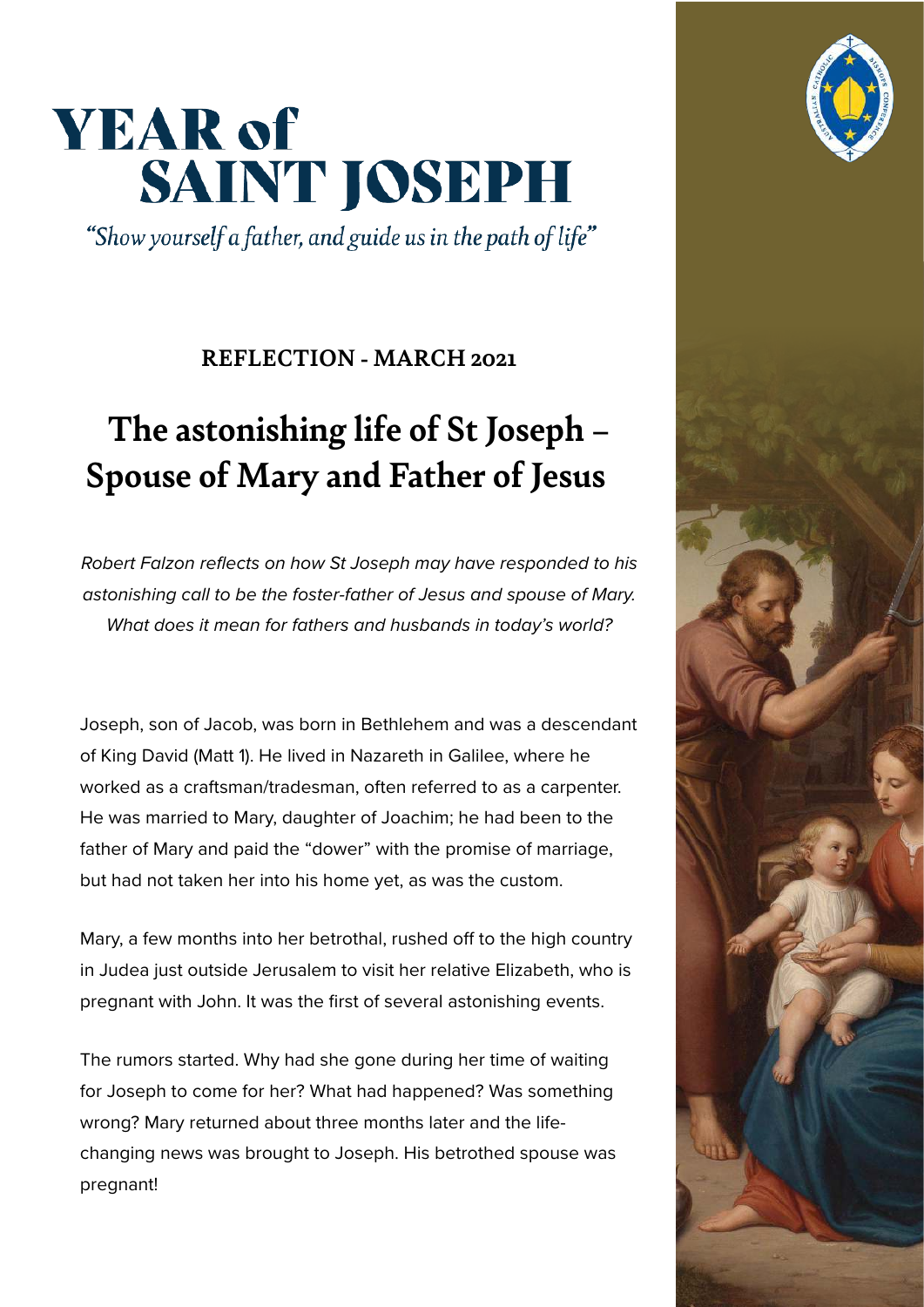Can you imagine what he was going through and thinking?

"How could she do this? What could have happened? Why? Who? What will I do?"

He decided to divorce her quietly because he was unwilling to expose her to public disgrace and possible stoning (Matt 1:19).

Then, in the midst of this drama, an angel appeared to Joseph and told him that the child was the Son of God! Conceived by the Holy Spirit.

Remarkably, he obeys God's messenger and takes Mary as his spouse, into his home. Doing this, Joseph completes the marriage, gives Mary his name and becomes the father of the child in her womb.

Before the birth of their child, Caesar Augustus called a census for the whole land. Joseph was obliged to take the very pregnant Mary with him and travel to Bethlehem in Judea to fulfil the requirements. A son was born and Joseph, his father, gave him the name Jesus, in accordance with the angel's instructions.

So, this son was born in a manger in Bethlehem because there was no room in the town, to Joseph and Mary in the line of David, in accordance with the ancient prophecies.

If the actions of Joseph and the birth of Jesus weren't astonishing enough, after the birth there were some amazing events. The shepherds came to visit, proclaiming the vision and the words of the angels. Then three rulers (Magi) visited this newborn "King" of the Jews.

Can you imagine what was going on in Joseph's mind and heart? Having walked for 10 days, with no sleep that night and all the strange happenings, he must have been confused, awestruck, amazed and, in his quiet moments, wondering what he had got himself into.

"I don't understand. Who is this woman? What about the mysterious son who is supposed to be the saviour of the world?! What were the shepherds going on about? Why did these rulers visit, prostrate themselves before my baby son and give us such incredible gifts?"

Soon after, Joseph took the child and mother to the temple in Jerusalem and presented their first-born son, in accordance with the law. They encountered Simeon and Anna, who again disturbed Joseph and Mary. "What a strange prophecy! Who is this son and what will he be?"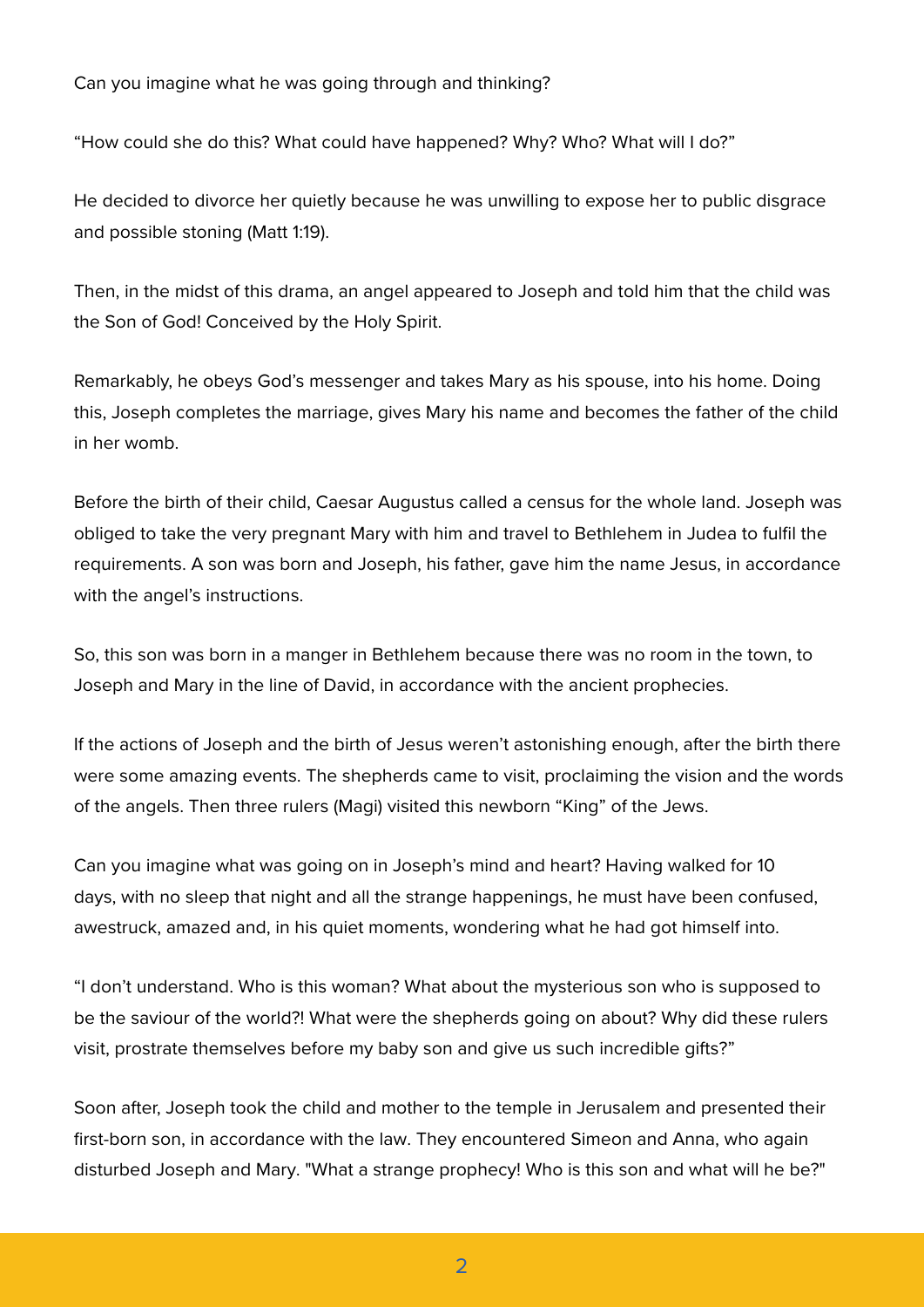It is already evident that this family is not destined for a settled life and, as if this is not enough, an angel wakes Joseph up again and tells him to take his wife and baby and escape to Egypt because the most powerful man in the land wants to kill Jesus!

Anyone would be forgiven for thinking: "Come on! Give me a break here. I did not sign up for this!" This good man gets up, wakes his wife Mary, explains the drama and the necessary urgency. He loads up the family and heads off on a flight into Egypt – except it was a long walk of hundreds of kilometres and would have taken weeks.

As he walks, he wonders: "How will I provide and protect my precious family? How will I know which way to go? Did I really hear an angel, or was this just my lack of sleep? But it was the same angel that came earlier and told me to take Mary as my wife."

So many questions.

As they walk in silence, he prays. He repeats the psalms in rhythm with the steps. Possibly he remembers Isaiah 7:14: "The Lord himself will give you the sign. Look! The virgin will conceive a child! She will give birth to a son and will call him Emmanuel (which means 'God is with us')."

This was no holiday journey and no ordinary life. The terrain was difficult and the danger imminent from bandits, brigands and wild animals. Joseph listens, discerns and makes decisions with the objective of guarding, protecting, providing for this precious family. He listens to the voice for guidance.

Some years later, the angel appears again and tells him to pack up and go home to Nazareth. All is well; Herod is dead. He obeys like many times before. Another long journey is embarked on. They settle in Nazareth and then all is mostly quiet for nearly 30 years, except for one story about Jesus getting lost on a visit to Jerusalem. These are the "hidden" years. We know almost nothing of Joseph, Mary and Jesus during this time.

There is so much to be learned from St Joseph – so much we need right now in this present age! It is prophetic that Pope Francis calls us back to St Joseph with his apostolic letter Patris Corde (With a Father's Heart).

Being a husband and father is possibly the hardest and greatest task I have been given. St Joseph teaches me, and us, much about these noble roles. Below are some of my reflections: